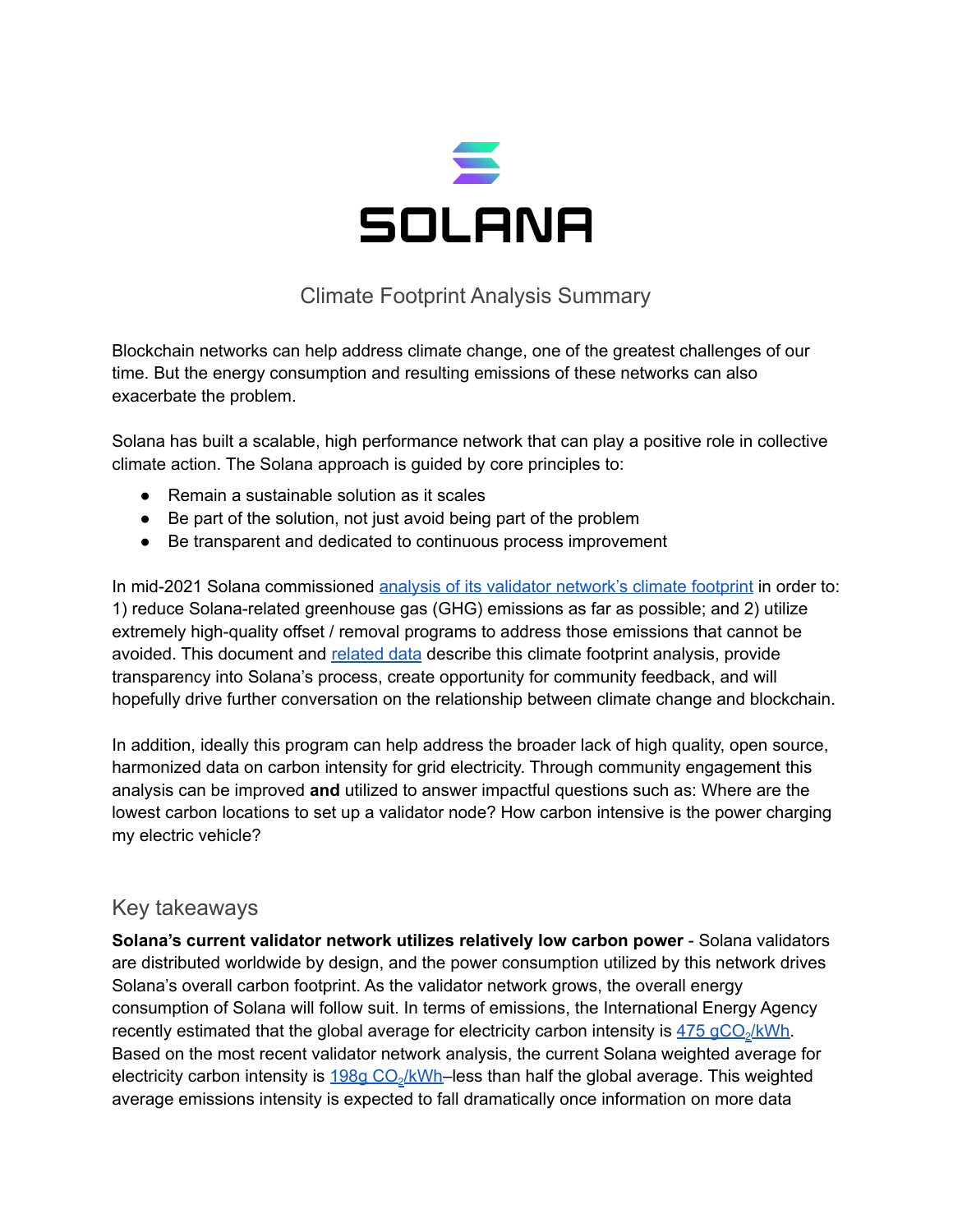center-specific emission reduction programs is gathered and integrated in collaboration with the Solana community (see below).

**Solana's total climate footprint is equivalent to a small neighborhood, not a mid-sized country** - The overall network has a small impact on climate change–a result of both low energy consumption inherent to Solana's technology and low carbon power utilized by validators. The current estimated total emissions footprint for the global Solana network is  $2.976$  [tonnes](https://docs.google.com/spreadsheets/d/1JugsJuQW82LK_OjhcSCiEqvTneREimmT0j_SXh_f3sA/edit?usp=sharing) of  $CO<sub>2</sub>$ per [year](https://docs.google.com/spreadsheets/d/1JugsJuQW82LK_OjhcSCiEqvTneREimmT0j_SXh_f3sA/edit?usp=sharing). This is roughly equivalent to the emissions of 1,178 average US [households](https://docs.google.com/spreadsheets/d/1JugsJuQW82LK_OjhcSCiEqvTneREimmT0j_SXh_f3sA/edit?usp=sharing), and as noted below, this will fall even further once all data center-specific carbon intensity reductions are gathered and included (see below). In the near term, the network can be made carbon neutral through reducing validator emissions, and then purchasing offsets for emissions that cannot be avoided. Over the longer term, a zero carbon blockchain will become increasingly feasible as access to 24/7 renewable energy sources improves.

## Analysis notes

**The beginning, not the end** - This analysis is a first step to characterizing the climate footprint of the Solana network, and will be improved as needed over time.

**The perfect need not be the enemy of the good** - This analysis is not 100% correct, and never will be. Data availability on power consumption and carbon intensity is generally limited, especially for open source use and distribution.

**Released for transparency + collaboration** - The Solana community and stakeholders can use this data, but hopefully will also engage to help improve it and expand its utilization.

**When in doubt, overestimate** - Given the limitations in the data inputs, when in doubt the Solana climate footprint analysis errs on the side of caution, assuming worst case efficiencies, higher carbon intensity power, etc.

**Limited credit for cleaner data centers** - A key example of analysis overestimation is the power utilized in data centers where Solana validators operate. In many instances data center operators utilize a range of options to reduce their climate impact, such as installation of on-site renewable energy, storage, and/or purchase of renewable energy credits. The renewable energy programs at two of the data centers that host a wide range of Solana validators were assessed and included in the V1 analysis. But accessing information on data center-specific emissions reduction programs and then assessing their quality/validity would have delayed implementation of the Solana climate program. As such the initial V1 analysis significantly overestimates the Solana network footprint. However, as the climate program matures, validators will be encouraged to submit information on any data center-specific GHG reduction initiatives. This will help create a more robust, community-driven view of the climate footprint of both Solana and the data center sector more broadly.